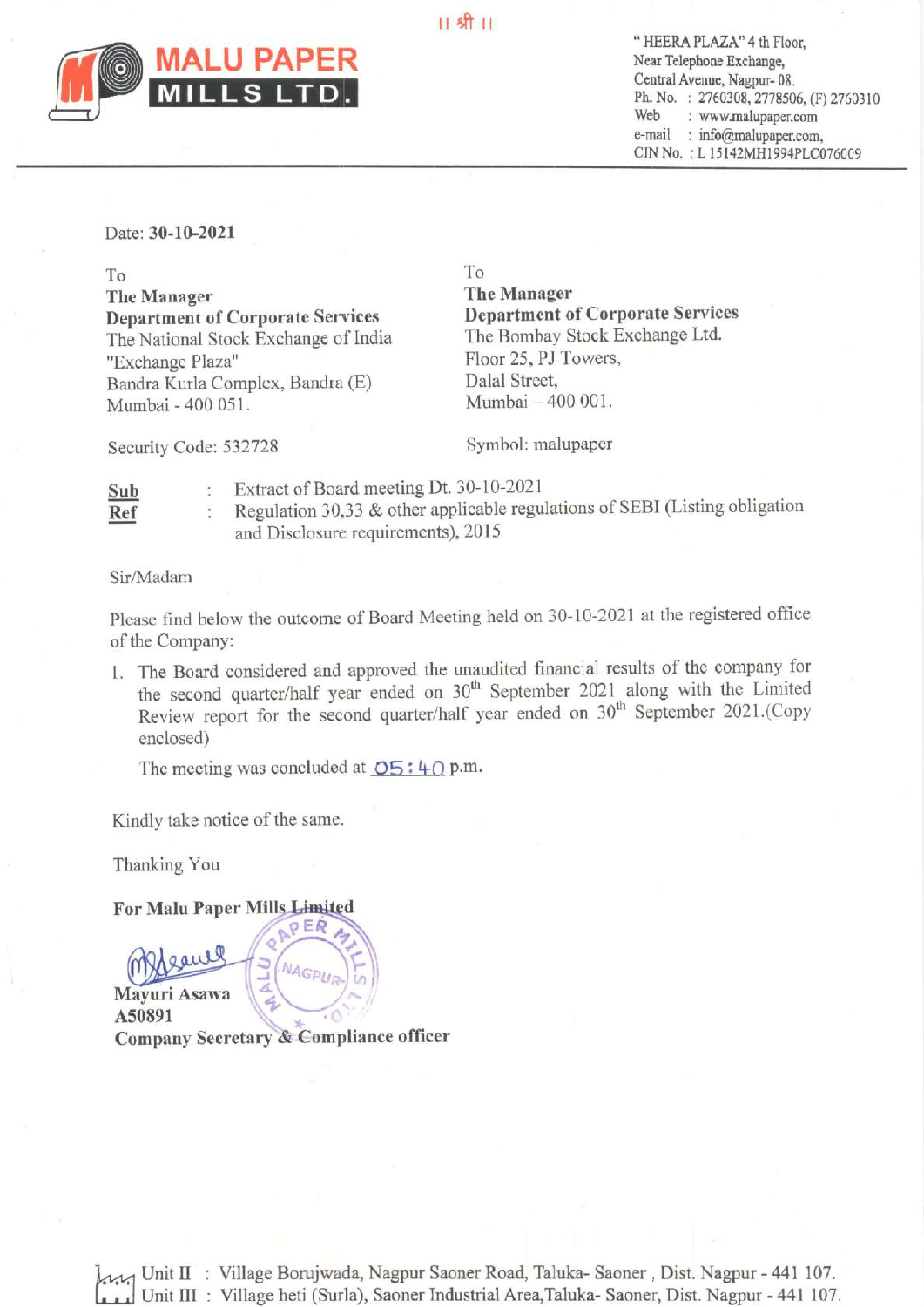|                                 |          |                                                                                                      |                             | <b>MALU PAPER MILLS LIMITED</b>                  |                   |                    |                        |                                      |
|---------------------------------|----------|------------------------------------------------------------------------------------------------------|-----------------------------|--------------------------------------------------|-------------------|--------------------|------------------------|--------------------------------------|
|                                 |          | Regd.Office: "Heera Plaza", 4th Floor, Near Telephone Exchange, Central Avenue, Nagpur - 440 008.    |                             | CIN NO.L15142MH1994PLC076009                     |                   |                    |                        |                                      |
|                                 |          |                                                                                                      |                             | www.malupaper.com Email : contacts@malupaper.com |                   |                    |                        |                                      |
|                                 |          |                                                                                                      |                             |                                                  |                   |                    |                        |                                      |
|                                 |          |                                                                                                      | <b>ANNEXURE I</b>           |                                                  |                   |                    |                        | (Rs. In Lacs)                        |
|                                 |          | Statement of Un Audited Financial Results for the Quarter and Half Year ended 30/09/2021             |                             | Quarter Ended                                    |                   |                    | <b>Half Year Ended</b> |                                      |
| Sr.<br>No.                      |          | Particulars                                                                                          | 30-09-2021                  | $30 - 06 - 2021$                                 | 30-09-2020        | 30-09-2021         | 30-09-2020             | Previous year<br>ended<br>31/03/2021 |
|                                 |          |                                                                                                      | Un Audited                  | Un Audited                                       | <b>Un Audited</b> | <b>Un Audited</b>  | <b>Un Audited</b>      | Audited                              |
| 1                               | a)       | <b>Income from Operations</b>                                                                        |                             |                                                  |                   |                    |                        |                                      |
|                                 | b)       | Net Sales/Income from Operations<br>Other Operating Income                                           | 4396.45<br>28.57            | 3432.22<br>18.26                                 | 3626.67<br>23.93  | 7828.67<br>46.83   | 5915.95<br>45.56       | 16973.77<br>94.59                    |
|                                 |          | <b>Total income from Operations</b>                                                                  | 4425.02                     | 3450.48                                          | 3650.61           | 7875.50            | 5961.50                | 17068.36                             |
| $\scriptstyle\rm II$            | a)<br>b) | <b>Expenses</b><br>Cost of Material Consumed<br>Changes in inventories of Finished Goods and work in | 3248.94                     | 2643.74                                          | 1968.14           | 5892.68            | 3488.59                | 10601.09                             |
|                                 | c)<br>d) | Employee benefits expenses<br>Depreciation and amortisation expenses                                 | (48.81)<br>190.76<br>121.94 | (333.19)<br>192.24<br>121.94                     | 568.81<br>159.08  | (382.00)<br>383.00 | 302.62<br>289.80       | 21.78<br>668.52                      |
|                                 | e)<br>f) | Finance Cost<br>Other Expenses                                                                       | 179.55<br>1075.45           | 172.42                                           | 126.39<br>195.98  | 243.87<br>351.97   | 252.59<br>379.68       | 501.42<br>778.12                     |
|                                 |          | <b>Total Expenses</b>                                                                                | 4767.82                     | 1044.90<br>3842.05                               | 952.41<br>3970.81 | 2120.35<br>8609.87 | 2050.95<br>6764.23     | 5108.93<br>17679.86                  |
| $\rm III$                       |          | Profit/(Loss) from operations before Exceptional<br>Items and Tax (I-II)                             | (342.81)                    | (391.57)                                         | (320.21)          | (734.37)           |                        |                                      |
| IV.                             |          | <b>Exceptional Items</b>                                                                             | 0.00                        | 0.00                                             | 0.00              |                    | (802.73)               | (611.50)                             |
| v                               |          | Profit/(Loss) from ordinary activities before tax (III-                                              | (342.81)                    |                                                  |                   | 0.00               | 0.00                   | 0.00                                 |
| VI                              |          | IV)<br><b>Tax Expenses</b>                                                                           |                             | (391.57)                                         | (320.21)          | (734.37)           | (802.73)               | (611.50)                             |
|                                 | a)<br>b) | Current Tax<br>Deferred Tax                                                                          | 0.00<br>(86.29)             | 0.00<br>(97.41)                                  | 0.00<br>(105.08)  | 0.00<br>(183.70)   | 0.00                   | 0.00                                 |
|                                 |          | Profit/(Loss) for the period from continuing                                                         | (256.52)                    | (294.16)                                         |                   |                    | (265.33)               | (34.43)                              |
|                                 |          | operations (V-VI)                                                                                    |                             |                                                  | (215.13)          | (550.67)           | (537.40)               | (577.07)                             |
|                                 |          | Other comprehensive income                                                                           | 0.00                        | 0.00                                             | 0.00              | 0.00               | 0.00                   | (9.91)                               |
| VII                             |          | Total Comprehensive Income for the period<br>$(VII+VIII)$                                            | (256.52)                    | (294.16)                                         | (215.13)          | (550.67)           | (537.40)               | (586.98)                             |
| $I\!\!\!\times$<br>$\mathsf{X}$ |          | Paid up equity share capital (Face value of Rs.10<br>each)                                           | 1705.93                     | 1705.93                                          | 1705.93           | 1705.93            |                        |                                      |
| VIII<br>XI                      |          | <b>Other Equity</b>                                                                                  |                             |                                                  |                   |                    | 1705.93                | 1705.93                              |
| XII                             |          | Earning per Equity Shares (Face value of Rs.10<br>each) (not annulised)                              |                             |                                                  |                   |                    |                        |                                      |
|                                 | a<br>b   | Basic<br>Diluted                                                                                     | (1.50)<br>(1.50)            | (1.72)<br>(1.72)                                 | (1.26)<br>(1.26)  | (3.23)<br>(3.23)   | (3.15)<br>(3.15)       | (3.44)<br>(3.44)                     |

RAPER A Clearly, Punamchand Malu 54

Managing Director DIN - 00301030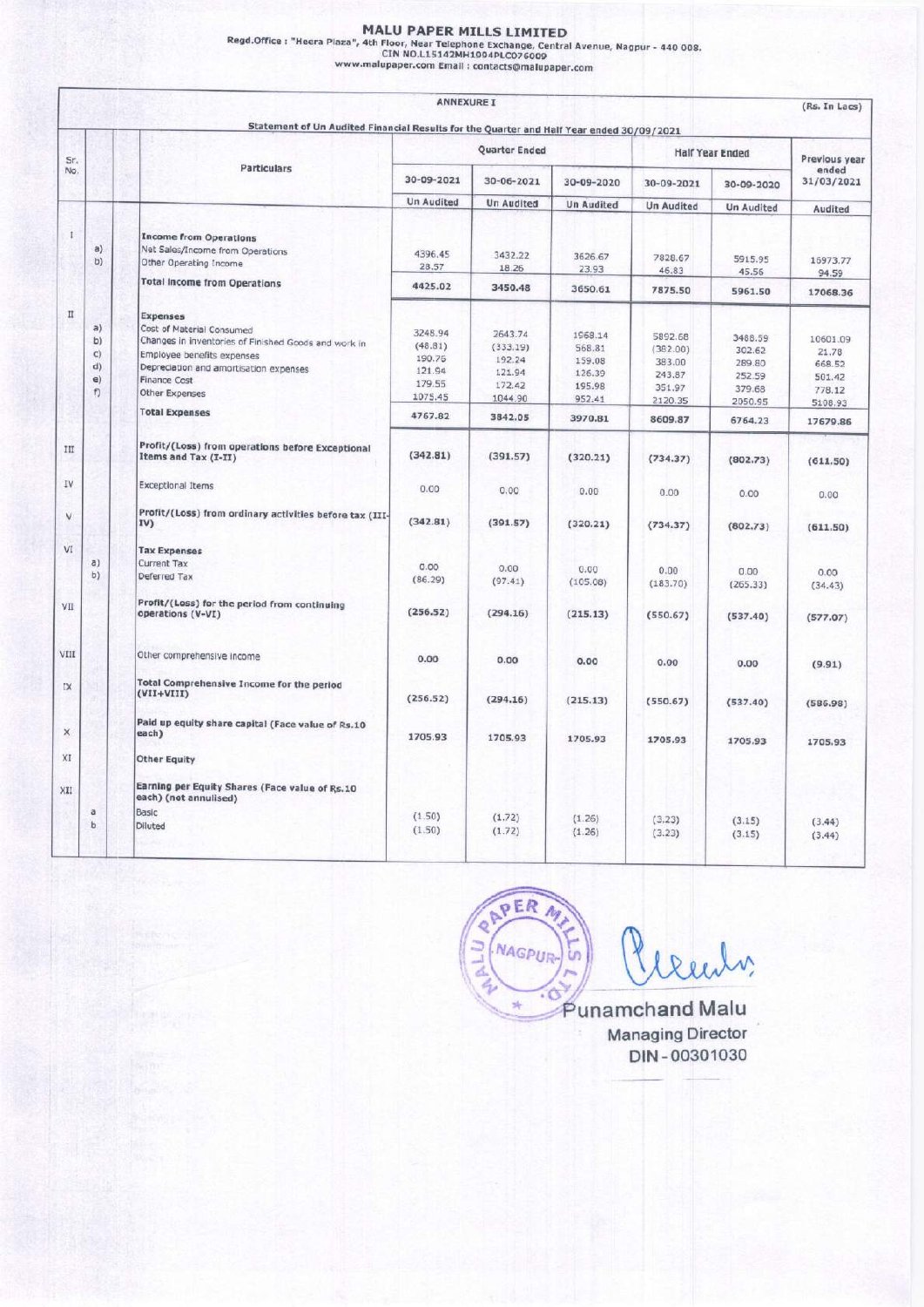| <b>MALU PAPER MILLS LIMITED</b><br>Regd.Office: "Heera Plaza", 4th Floor, Near Telephone Exchange, Central Avenue, Nagpur - 440 008. |  |
|--------------------------------------------------------------------------------------------------------------------------------------|--|
| CIN NO.L15142MH1994PLC076009<br>www.malupaper.com Email : contacts@malupaper.com                                                     |  |
| <b>ANNEXURE II</b><br>STATEMENT OF ASSETS & LIABILITIES                                                                              |  |
|                                                                                                                                      |  |

|                         |                   | <b>MALU PAPER MILLS LIMITED</b><br>Regd.Office: "Heera Plaza", 4th Floor, Near Telephone Exchange, Central Avenue, Nagpur - 440 008. |                            |                                                    |
|-------------------------|-------------------|--------------------------------------------------------------------------------------------------------------------------------------|----------------------------|----------------------------------------------------|
|                         |                   | CIN NO.L15142MH1994PLC076009<br>www.malupaper.com Email : contacts@malupaper.com                                                     |                            |                                                    |
|                         |                   | <b>ANNEXURE II</b><br>STATEMENT OF ASSETS & LIABILITIES                                                                              |                            |                                                    |
| Sr.<br>No.              | Sr.<br>No.        |                                                                                                                                      |                            |                                                    |
|                         |                   | Particulars                                                                                                                          | 30th Sep'2021              | (Rs.in Lacs)<br><b>Year Ended</b><br>31st Mar'2021 |
| А                       |                   | <b>ASSETS</b>                                                                                                                        | <b>Un Audited</b>          | Audited                                            |
| $\mathbf{1}$            | (a)               | <b>NON-CURRENT ASSETS:</b><br>Property, Plant and Euipment                                                                           | 7378.73                    | 7565.37                                            |
|                         | (b)<br>(c)        | Capital Work in Progress<br>Non-current investments                                                                                  | 0.00<br>11.00              | 50.21<br>11.00                                     |
|                         | (d)<br>(e)<br>(f) | Non-current Trade Receivable<br>Other Financial Assets<br>Other Non-Current Assets                                                   | 10.79<br>11.62             | 11.79<br>11.62                                     |
|                         | (q)               | Deferred tax assets (Net)<br>Sub-total - Non Current Assets                                                                          | 31.98<br>753.81<br>8197.92 | 31.82<br>570.11<br>8251.91                         |
| $\mathbf{2}$            | (a)               | <b>CURRENT ASSETS:</b><br>Current Investment                                                                                         | $\sim$                     |                                                    |
|                         | (b)<br>(c)        | Inventories<br>Trade receivables                                                                                                     | 3775.50<br>2420.92         | 2816.15<br>3242.50                                 |
|                         | (d)<br>(e)        | Cash and cash equivalents<br>Bank and other than Cash and cash equivalents                                                           | 1.99<br>167.79             | 5.03<br>144.29                                     |
|                         | (1)<br>(e)        | Other Flancial Assets<br>Other Current Assets                                                                                        | 0.00<br>212.54             | 0.00<br>615.68                                     |
| 50                      |                   | Sub-total - Current Assets                                                                                                           | 6578.75                    | 6823.65                                            |
| <b>Sec</b><br>в         |                   | <b>TOTAL ASSETS</b><br><b>EQUITY AND LIABILITIES</b>                                                                                 | 14776.68                   | 15075.57                                           |
| $\overline{\mathbf{1}}$ |                   | <b>SHAREHOLDERS FUNDS:</b>                                                                                                           |                            |                                                    |
|                         | (a)<br>(b)        | Share Capital<br>Reserves and Surplus                                                                                                | 1705.93<br>126.86          | 1705.93<br>700.71                                  |
| $\overline{\mathbf{2}}$ |                   | Sub-total - Shareholders funds<br><b>NON-CURRENT LIABILITIES:</b>                                                                    | 1832.78                    | 2406.64                                            |
|                         | (a)<br>(b)        | Borrowings<br><b>Provisions</b>                                                                                                      | 664.67<br>101.24           | 564.67<br>93.24                                    |
| $\overline{\mathbf{3}}$ |                   | Sub-total - Non Current Liabilites                                                                                                   | 765.91                     | 757.91                                             |
|                         | (a)<br>(b)        | <b>CURRENT LIABILITIES:</b><br>Borrowings<br>Trade payables                                                                          | 9306.71                    | 8560.41                                            |
|                         | (c)<br>(d)        | Other financial I;iabilities<br>Other current liabilities                                                                            | 2757.04<br>0.00<br>114.23  | 3202.16<br>0.00<br>148.44                          |
|                         |                   | Sub-total - Current Liabilites<br><b>TOTAL - EQUITY AND LIABILITIES</b>                                                              | 12177.99<br>14776.68       | 11911.02<br>15075.57                               |



Punamehand Malu Managing Director DIN - 00301030

ı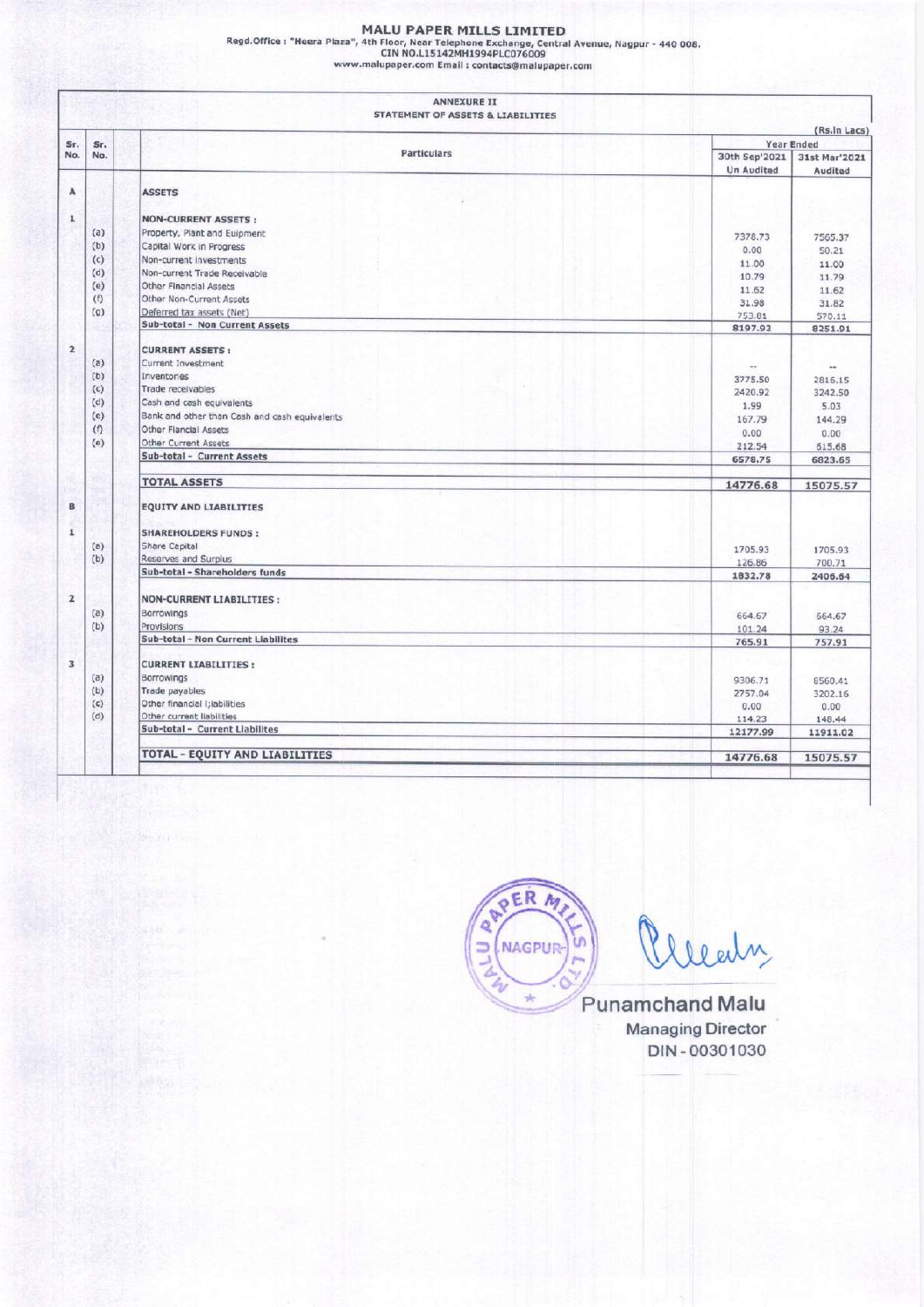## MALU PAPER MILLS LIMITED

Regd.Office : "Heera Plaza", 4th Floor, Near Telephone Exchange, Central Avenue, Nagpur - 440 008.<br>CIN NO.L15142MH1994PLCO76009<br>www.malupaper.com Email : contacts@malupaper.com MALU PAPER MILLS<br>
Regd.Office : "Heera Plaza", 4th Floor, Near Telephone Excl<br>
CIN NO.L15142MH1994PL<br>
www.malupaper.com Email : contact<br>
T

| CASH FLOW STATEMENT FOR THE YEAR ENDED 30ST SEP, 2021                                                                 |                       |
|-----------------------------------------------------------------------------------------------------------------------|-----------------------|
| <b>Particulars</b>                                                                                                    | For The Year<br>Ended |
| Cash flow from Operating activities                                                                                   | 30st Sep 2021         |
| Profit before income tax from<br>Continuing Operations                                                                | (734.37)              |
| Non-Cash Income<br>Profit before income tax including discontinued operations                                         | (23.18)<br>(757.56)   |
| Adjustments for                                                                                                       |                       |
|                                                                                                                       |                       |
| Depreciation and amortisation<br>Non-Cash Expense- Provision for Gratuity                                             | 243.87<br>8.00        |
| Loss/(Gain) on disposal of Property, plant and equipment<br>Dividend and Security Deposit Interest                    |                       |
| Accured interest on FDR<br><b>Finance Costs</b>                                                                       | (5.33)<br>351.97      |
| Net exchange differences<br>Total                                                                                     |                       |
| (increase) / Decrease in trade receivables<br>(increase) / Decrease in inventories                                    | (159.05)<br>821.58    |
| Increase /(Decrease) in Trade Liabilities and Other Financial Liabilities                                             | (959.35)<br>(479.33)  |
| (increase) / Decrease in Other Financial Assets<br>(Increase)/Decrease in Other Current Assets (Excluding Income Tax) | 403.13                |
| Total<br>Cash generated from operations                                                                               | (213.97)<br>(373.01)  |
| Less: Income Tax paid<br>Net cash inflow from operating activities                                                    | (373.01)              |
|                                                                                                                       |                       |
| Cash flow from investing activities<br>Payments for property, plant and equipment.                                    | (7.02)                |
| Change in Other Financial Assets<br>Change in Non Current Trade Receivable                                            | 1.00                  |
| Change in Other Non Current Assets<br>Proceeds from sale of property, plant and equipments                            | (0.16)                |
| Interest received                                                                                                     | 5.33                  |
| Net Cash Flow from investing activities                                                                               | (0.85)                |
| Cash flow from financing activities<br>Proceeds/Repayments of borrowings (Net)                                        | 746.30                |
| Interest paid<br>Repayment of Other Non-Current Liabilities                                                           | (351.97)              |
| Net cash inflow (outlow) from financing activities                                                                    | 394,33                |
| Net increase (decrease) in cash and cash equivalents                                                                  | 20.45                 |
| Cash and Cash equivalents at the beginning of the quarter                                                             | 149.32                |
| Cash and cash equivalents at the end of the quarter                                                                   | 169.79                |

| Notes: |                                                                                                                                                                                                                                                                                                                                                   |
|--------|---------------------------------------------------------------------------------------------------------------------------------------------------------------------------------------------------------------------------------------------------------------------------------------------------------------------------------------------------|
|        | The Unaudited Financial results for the quarter ended on Sept 30, 2021 of the Company have been reviewed by the Audit Committee and approved by the Board of Directors at<br>meeting held on 30-10-2021. The Statutory Auditors of the Company have carried out a Limited Review of the aforesaid Results.                                        |
|        | The Company operates in only one segment i.e. paper and therefore as per Ind AS 108 segment reporting is not required.<br>Results for the quarter ended on Sept 30, 2020 are in accordance with Indian Accounting Standards ("Ind AS") as prescribed under section 133 of the Companies Act, 2013 read<br>with relevant rules issued there under. |
|        | Previous period's figures have been regrouped whereever necessary to confirm current period's classification.                                                                                                                                                                                                                                     |

Place : Nagpur Date : 30-10-2021

RAPER  $A_{\mathcal{I}}$  $\supset$  (NAGPUR)  $y=\frac{1}{2}$ 

Punamchand Mal Managing Director DIN - 00301030